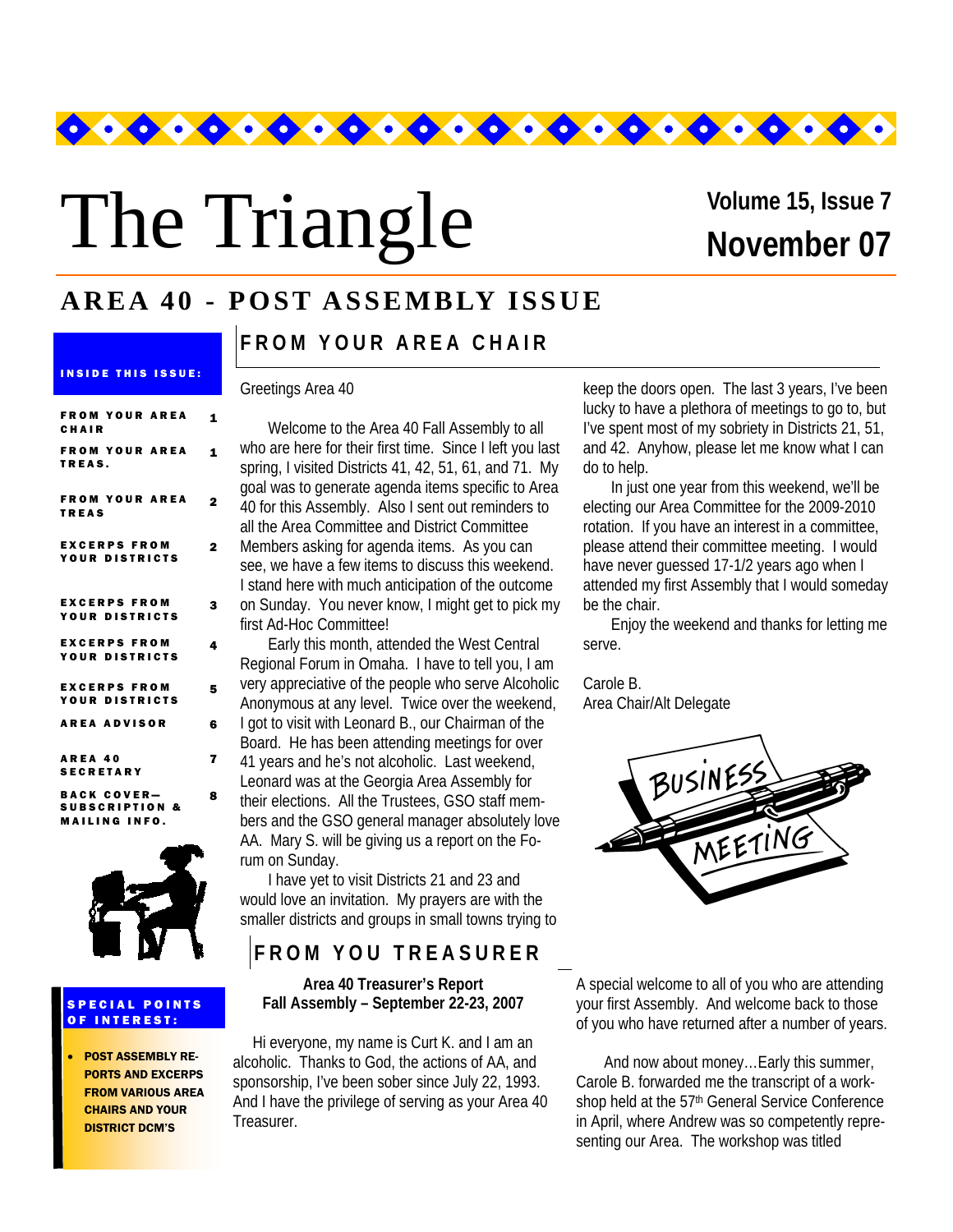"Spiritual Value of Our AA Dollars". One of the questions addressed at the workshop was "What practical and spiritual benefits come from contributing in the hat?" The answers ranged from the practical needs of our groups for coffee, rent, and literature to the spiritual benefit of the sense of belonging that comes from participating fully in our recovery at all levels. And as if they were speaking on the floor of our Area Assembly here in Montana, the participants connected the practice of the 7<sup>th</sup> Tradition with "carrying the message to the person who still suffers."

As we address the agenda before us this weekend, and certainly as we consider the Area budget for the coming year, we would do well to ask this same question of ourselves. What practical and spiritual benefits come from contributing to Area 40? If our primary purpose in AA is to stay sober and help other alcoholics to achieve sobriety, then we must assume that the money forwarded to the Area by the many groups across the state is intended for this purpose as well. Well, what does that look like? On what activities should we be spending our Area funds? What are our priorities?

When the Finance Committee meets this morning, I hope there will be a lively discussion about the best uses of the 7<sup>th</sup> Tradition funds so generously entrusted to us by AA groups from across the Area. The discussion should be filled with the great variety of experience, strength, and hope that makes our Fellowship so strong here in Montana. (And with no offense meant to the four other members of the committee, this means I expect there to be more people in the room than just our five members.) The practical outcome of the Committee's work should be a budget proposal for 2008 to be presented to the full Assembly later today.

But the Finance Committee and the Area as a whole have some challenges to face regarding our budget. The details of our current financial situation can be seen on the August financial statements available at the registration table outside the door and on the table at the back. (see attached) The simplified version goes like this – we're spending more than we're receiving from groups. And based on our current spending levels, and the current rate of group contributions, we will dip into our prudent reserve significantly by the end of 2008.

The surplus we amassed two years ago has been spent. We're not keeping up with the significantly larger budget we have grown over the past two years.

We can't keep spending more than we take in – not over the long haul. So what are our options? They are simple really. One, we increase group contributions to meet the budget. Two, we cut the budget to match the group contributions. Or three, we do some combination of options one and two. Option one does not require reprioritizing our spending – it only requires that our groups back up the budget we have adopted in our group conscience over the years. We asked the Area to provide these services, so now stick to our word and fund them. Options two and three require that we examine our spending priorities and decide which are most important and which we can let go.

So we get to decide. In fact, it's our responsibility to decide. What are our priorities? Are we willing to fund them? We are the group conscience of Area 40. We've been entrusted with these funds to fulfill our primary purpose. So I look forward to your full participation and the certain expression of God's will in our actions.

Thanks for letting me serve, Curt K. Area 40 Treasurer



# EXCERPS FROM THE DISTRICTS

**District 11** consists of groups in the Billings area, including Hardin, Roundup, Lockwood, Lodge Grass, Pryor and Huntley having at least 132 regular meetings.

 District 11 has all committee chairs filled and holds regular monthly meetings the second Saturday of each month at 10a.m. in office space we rent from the local intergroup.

 Most of our committees have active chairs with only one vacant seat that is expected to be filled at the next district meeting.

 Some district committees are meeting regularly with encouraging results. We are actively engaged in cooperating with WATCH

and MCDC, local treatment centers, mental health providers, counselors, and correctional facilities. A contingent from our corrections committee had a luncheon with people involved in the drug court. A great conversation was held and a few of the invitees later attended an open AA meeting. It is fabulous watching as lines of communication are opened and contacts and friendships are engendered.

 A small contingent from District 11 attended the delegates report at Fireman's point and enjoyed the fellowship with Andrew and District 10 members. Regular district meetings, after showing a few slow months in the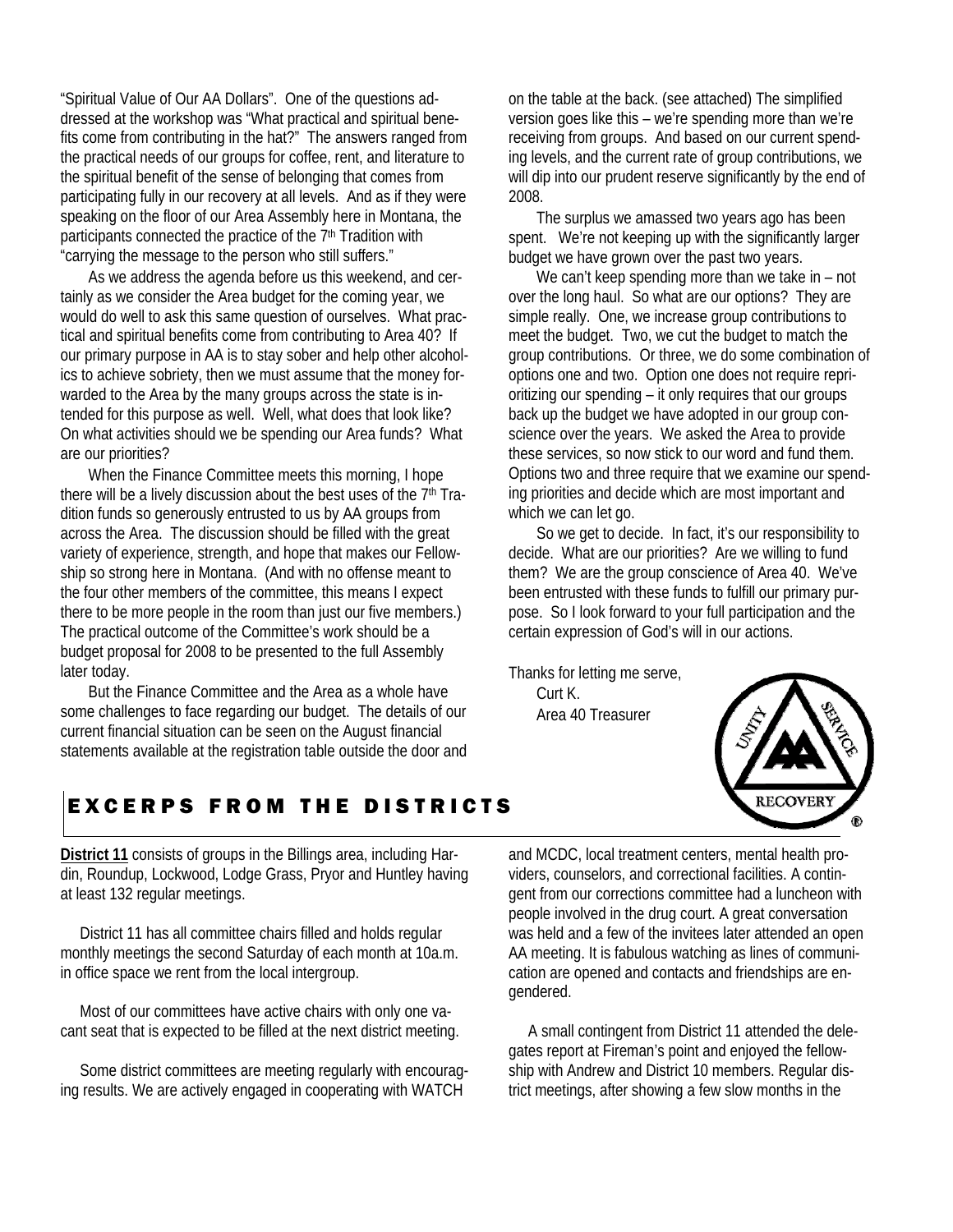summer when meeting schedules ran into conflicts with local events, are again having good turnouts.

**District 12** has 11 functioning groups with an estimated number of approximately 125 attendees. Eight groups regularly participate in the district. Three groups do not participate. The district is financially sound and retains no debt. There are currently no district workshops planned. We maintain a Hotline which directs the caller to which group they are interested in; the caller is then connected to recordings, made by each group service representative, which tells when the meetings in that group take place. The recording also gives a contact phone number (s) which may be used to call a person.

 Our DCM has taken work in Arizona and will be unable to finish out his term. The alternate has stepped-up to the task and has been elected full DCM as of September 16, 2007.

We currently have two committees;

- 1. Grapevine Committee, Sandy A.
- 2. Corrections Committee, Nick D.

We thank all who serve within our district and within the indi-

vidual Groups for their efforts. In Service, Sandy A GSR Absarokee Acting DCM for Steve G



**District 23 Greetings from Eastern Montana!** Is still going strong. We have meetings in Glendive, Savage, and Sidney. The Monday noon meeting in Sidney has taken the plunge and become a registered group.

 We have been having regular District Meetings the second Wednesday of every other month at 6:30 pm in Savage at the First Lutheran Church.

The Lower Yellowstone Sober fest was a good time again

 Mike M. and I attended the Area Service Workshop held in Glasgow this spring.

We will be holding a gratitude day at the Savage Hall November 17<sup>th</sup>. There will be a potluck, Call-Up Meeting and dance dj'd by the One Armed Bandit. The doors will



Thank you for this opportunity to serve. In Fellowship Joe P. DCM, District 23

#### **District 31-- Neil T.**

open at 3:00pm.

Baker: Last meeting was up to four people, two visitors from Miles City. The Lutheran Church has taken an active role in finding local members should some body show for a meeting.

Jordan: Remains small. The last two visits I found only one person in attendance.

Colstrip: Remains alive and well with an occasional newcomer.

Broadus: Remains a "call ahead" type meeting. However that may change (someone from Mile City recently moved there).

Forsyth: Meetings remain the same. The jail meeting has been restricted to two Forsyth members only.

The DCM has been rather occupied by other things this summer and his computer went down. The alleged culprit has only recently fixed it and I should be back on line

#### **District 61**

We have twenty-nine active groups in District 61 which hold over one hundred meetings a week. I have been told that on Thursday it is possible to take in six meetings in one day.

I have made it to approximately half of the groups in district 61 in the first half of my rotation as DCM. I am glad to report to the assembly that we indeed have a very diverse and therefore in my humble opinion, healthy AA community in our district.

I am also happy to report that all of our district committee chairs positions are currently filled and that we routinely have around 35 people between committee chairs, GSR's and wellwishers at our monthly district meetings.



#### **District 41**

I'm Mary and an alcoholic. Our district has been meeting monthly and busily working on several exciting events coming up soon in our district. Our CPC Committee is working hard to put on a luncheon for the professional community. They have send out invitations and will have Area and District members facilitate.

Our corrections committee which consists of three separate chairs has really gotten active in this rotation. There has been an increase in volunteers to take meetings inside to the county jail and the prison population housed there as well. At our Roundup there will be corrections workshop for those interested. Our groups and district have been discussing the prospective move to a 1-800 number statewide. We had a great question and answer call with Sean on a conference call that was held at our district meeting.

Last June we had a Founder's Day Picnic and Delegate Day. Our delegate and several committee chairs from Area gave presentations on our service structure along with other committee chairs and members of Alcoholic Anonymous from our district. It proved to be very successful and a good time for friends and fun. Our other chairs and committees are working diligently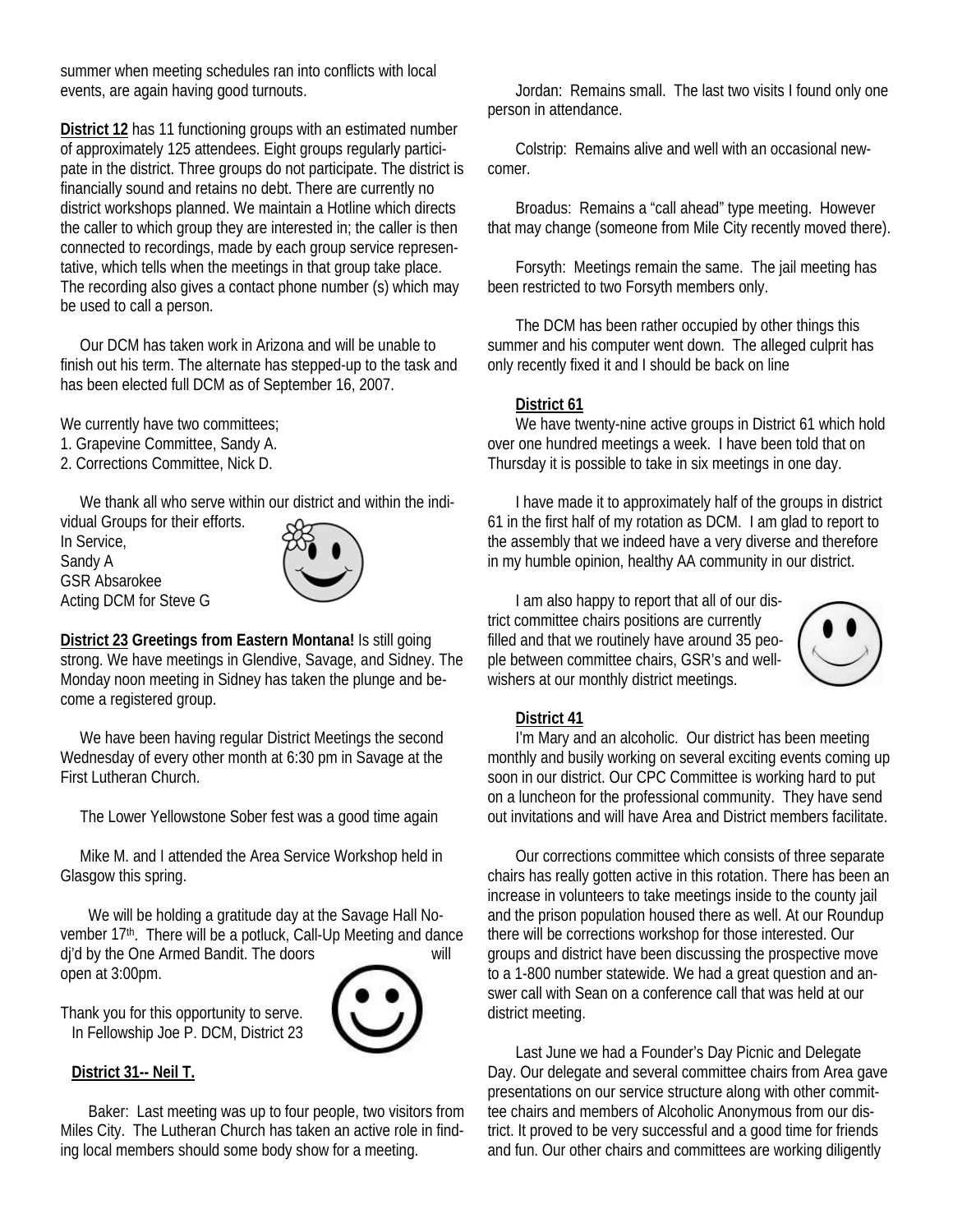and doing good work for the still suffering alcoholic. We are active and doing well.

Mary S. DCM District 41

#### **District 42—Gerald L.**

New DCM, Gerald L of Shelby taking over from Michelle M of Valier. Reported on meeting schedule for area. It's on the web site.

Choteau: 8pm Mondays, Thursdays, Fridays.

> Chester: 8pm Thursdays Cut Bank: 7pm Fridays

Shelby: 7:30pm Sunday, Monday,

Wednesday, Saturday

Conrad: 8pm Tuesdays, Saturday at noon



Browning: Noon & 7:30 pm daily Valier 7pm Thursdays

I'll do better next year. Gerald L DCM

**District 51** has been holding it's own since last time. Our meetings are going as strong as ever. The Hays meeting on Monday night is getting off the ground. Check our hot line to get the directions and time. Speaking of hotlines our phone chair, Mandy has filled the commitment list very well. She has lots of help in phone answering. Thanks. The Rocky Boy meetings are hit and miss. A call to our hotline will get you a number to call. Meetings elsewhere in dist 51 are great... …..

The district 51 is glad to have a lot of attendance from the GSR's, committee chairs, and others at our monthly meeting. Lots of good ideas and input from the AA community has been welcomed and appreciated.

This past summer has been filled with camp outs and great fellowships. Returning are the monthly potlucks and speakers meetings on the third Sunday of the month. Call Robert F. if you have a story to share with all.

We are holding a min-conference Oct. 5, 6, and 7<sup>th</sup>. Call for information. We are having speakers from Canada, food, workshops, meetings, fellowships, and entrainment.

We invite you all to come and share our AA hospitality while traveling the Hi line.

In sobriety, Doug M Dist. 51 DCM



**District 71** Hi my name is Richard P. I am an alcoholic and your trusted District 71 DCM/servant. District 71 is located in the heart of Southwestern Montana with Butte being our pivotal point. There are approximately 35 registered groups in our district with as many as 75 - 80 weekly meetings in Anaconda, Dillon, Whitehall, Sheridan, Twin Bridges, Lima, Jackson, Philipsburg, Deerlodge, Opportunity and Drummond, as well as Butte.

Our District meetings are held the 2nd Wednesday of each month at 7 pm in the old St Ann's School in Butte. We average 15-17 people per meeting with approximately 5-7 committee members and 8-10 GSRs attending regularly. Currently our district has openings for a secretary, phone and treatment chair.

There are unlimited opportunities for service work within District 71, especially in the areas of treatment and corrections. There are meetings in MCDC, Warm Springs, WATCH, Montana State Prison and START, to name a few. These facilities need both individual and group support and/or contributions in order to help carry the message to the still suffering alcoholic. Please don't hesitate to contact myself or one of our committee members if you would like to be of service in any of these institutions.

I am both thankful and grateful for this opportunity to be of service. If I want to keep what I have, I have to give it away.



Yours in Service, Richard P.

**Greetings from District 72,** My name is Lori F and I'm an alcoholic.

Since last we met, things have been moving right along in the District – one step forward and two steps back – but always in the direction of growth. As I mentioned in the spring, our Alternate DCM, Pete F., resigned, his last District Meeting being April 28, 2007. Our Special Events Committee Chairperson was also forced to resign due to life happening. For a couple of months, no one stepped up for election to these positions. In the interim, I attempted to fill these positions as well as my own – this is not recommended. Things got better when I asked for help. We now have both positions filled again!

On a sweltering Saturday, July 14th, we welcomed Andrew W. to Bozeman to present his General Service Conference report. Gerry R. was also invited to share his experience so far as the Area 40 Archivist. Both presentations were excellent, informative, and much appreciated by those in attendance.

Our committees in District 72 have been keeping busy by taking meetings to WATCH, MCDC and the State Prison, collecting information for meeting cards and phone and temporary con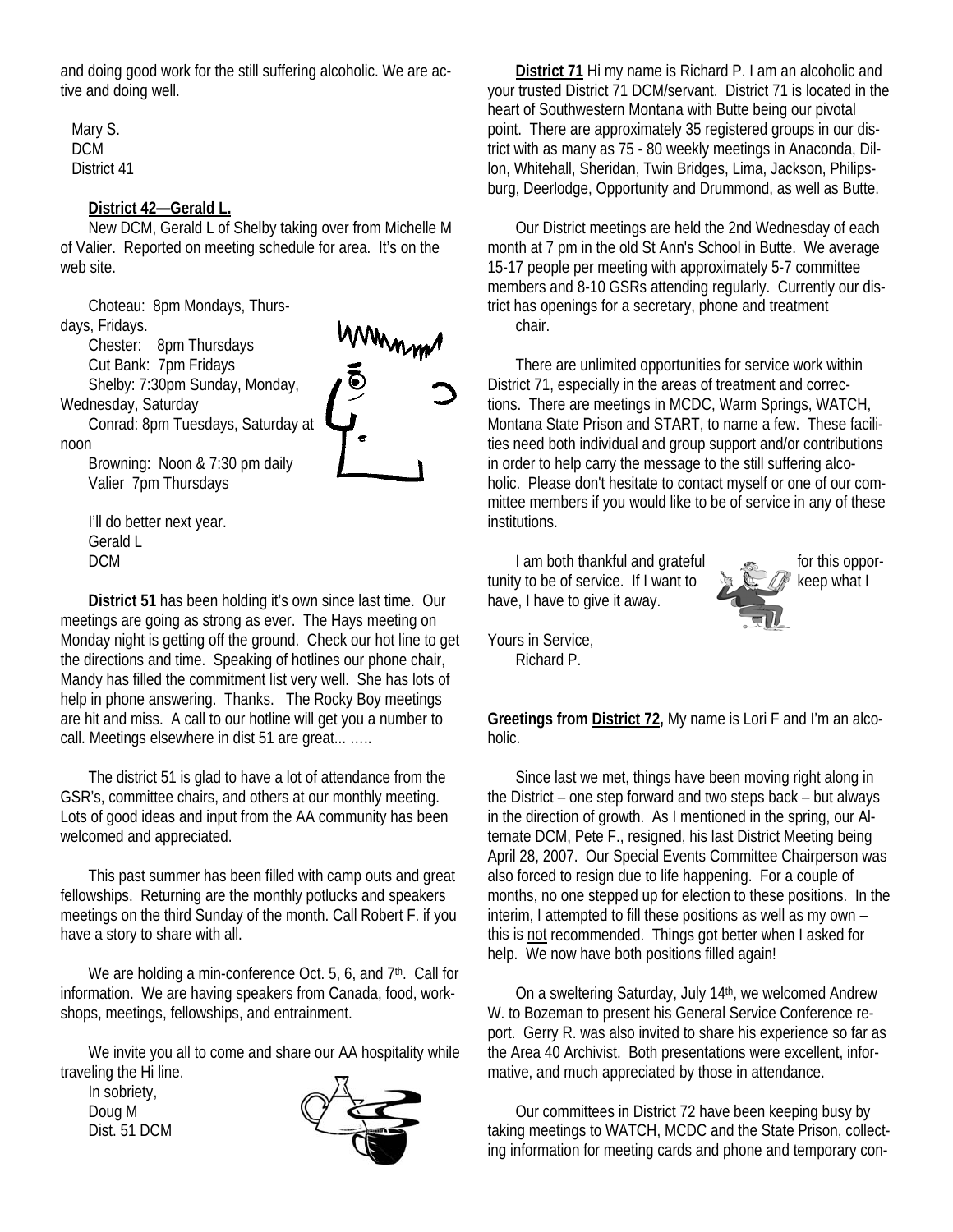tact lists, and filling monthly literature orders of \$400-\$500. The CPC committee is working on our annual luncheon for professionals, which will take place November  $8<sup>th</sup>$ . This year we are inviting those involved in medical professions. Our special

events committee is putting together a workshop entitled "The  $7<sup>th</sup>$  Tradition – I am Responsible" which will be on Saturday, October  $\begin{pmatrix} 0 & 0 \\ 0 & 1 \end{pmatrix}$  20<sup>th</sup>. We are excited that Area Treasurer Curt K.,  $\sqrt{1/2}$  and Area Grapevine Chair BilliJo D. have agreed to participate.



Thank you for this opportunity to serve, Lori F District 72 DCM

**Greetings from District 81.** I want to thank Butte for the marvelous Round Up and the Valier and surrounding communities for a wonderful local Round Up too.

As I review the minutes…, the recurrent theme seems to be filling committee chair positions. They get filled …they are open again. One of our … losses is the Phone Committee chair who recently resigned because of ill health. Dave took the job in hand, working hard to keep the answering service list of volunteers current. Our Special Events chair, Danielle, is moving.

Corrections reports that people in the County side of the jail are there fewer days. Therefore, attendance has been very low at the meetings. It was decided to hold meetings only once a week on the County side, but keep the twice-a-week meeting schedule on the State side.

Literature, Treatment, and Public Information are up and running smoothly. Mike R, especially, is doing a great job of networking with all the groups. We just filled CPC, again.

We have a Spring 2009 Round Up committee in place. It held its first meeting last week. Dave L has all but one of the chair positions filled. A date has been selected, and negotiations are in progress!

As I stated, Founders Day was a big success. Andrew W. gave his report from the General Service Conference. I believe it was his first or second time out. I hope everyone has heard it by now. The number of groups increased by two during the past few months. Another group recently increased the number of meetings per week from one to two. All groups report good attendance.

The Thompson Falls group had their first annual picnic. They want to do it again soon and often.

– Gratitude dinner hosted by the Silver Tip group on November 17. They have made this an annual affair.

– The Missoula Group will host the Thanksgiving Day potluck, and the Speaker Meeting will host the Christmas Day potluck.

– Women's Annual Holiday Dinner, Dec 8, for all recovering 12-step women.

Yours in love and service, Paula H DCM

#### **District 91 REPORT**

Greetings from district 91 nestled up here in the North Western corner of Montana.

In May we invited Andrew W to visit and give his Delegates report on the General Service Conference, he gives a very good presentation. Thanks Andrew.

In July we invited Sean B over to share a little more about the Area wide 1-800 Hotline service. He was able to answer some of our questions and explain exactly how the service will work. He really helped us get a clearer picture of what to expect and what we need to do once we get on board. Thank you Sean!

District 91 has submitted an Agenda Item for consideration at this Fall Assembly.

The agenda item concerns the Pre-Assembly events regarding their fiscal and logistical feasibility.

April A



#### **District 93.** My name is John, DCM

 Since spring assembly we had a campout at Painted Rocks campground attended by 50-60 AA members and family. Our auctioneer did a great and wonderful job of getting the dollar meeting members to pay top dollar for items. This gave us over \$600 along with the 50/50 raffle which netted us \$100, also some money from regular donations.

Last weekend at our regular district meeting we had the Delegate report along with a potluck. It took awhile to match schedules with our delegate.

Our 2nd Saturday Speakers group is now a meeting.

Thanks for letting me serve.

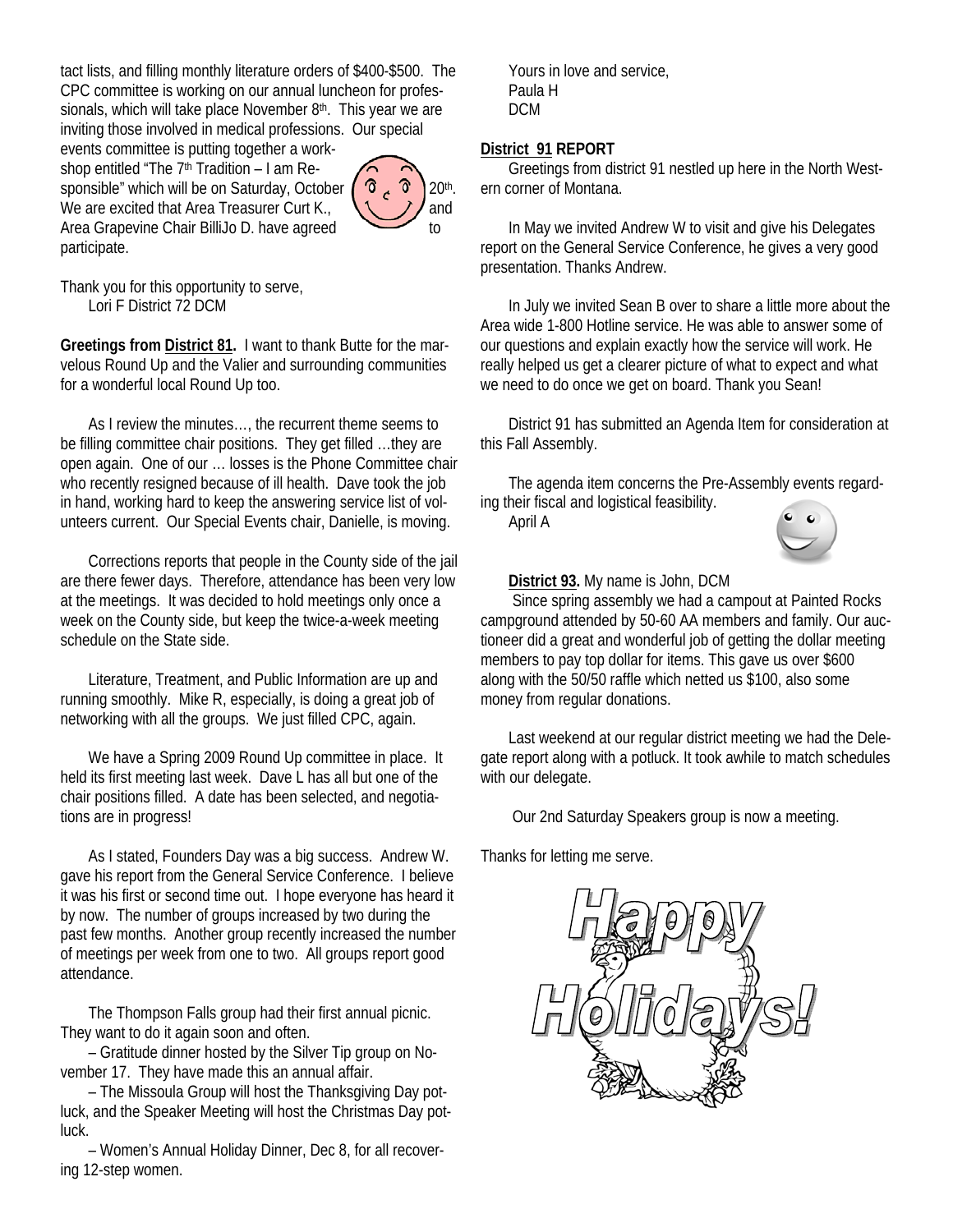### **Area Advisor Fall 2007 Assembly Report.**

Thank you Madame Chair for the opportunity to share the following report.

Greetings to all of the new GSRs and first time visitors to the Area Assembly. This weekend looks to be filled with abundant opportunities for learning about our service structure and the business of Area 40. We also have the privilege of having the West Central Regional Trustee, Chuck B with us this weekend. He is a wealth of information regarding our General Service Board and I know he is looking forward to sharing with us this weekend.

#### **By past action of the 2006 Spring Assembly**:

*We recommend that Area 40 sponsor and fund two Area workshops per year. The Area Advisor will serve as the Area 40 Workshop Chair/Coordinator. If an Alternate Workshop Chair/ Coordinator is needed, it should also be a Past Delegate. The Workshop Chair/Coordinator will be responsible for dividing the state into four quadrants and establish a schedule of four workshops over a two-year period, one in each quadrant. The workshops would normally occur between May and October. The local DCMs involved shall be consulted about time and place, and topics to be covered. The Area 40 budget shall have a line item for two workshops per year with the workshop schedule to begin in 2007. Usefulness and effectiveness is to be evaluated at the Fall 2008 Assembly***.**

Two such workshops were held this year: May 5 in Glasgow and June 2 in Dillon with total expenditures for both workshops at \$1736.00. The event planning started in December of 2006 with numerous emails and conference calls with the DCMs in each quadrant. Care was taken to schedule the workshops so they would not be in conflict with other AA events in Area 40. But even with the best planning there were a couple of conflicts that surfaced and regretfully precluded some members from attending the workshops. One of the many lessons that I learned from the Glasgow workshop was that support of late spring high school sporting events will diminish the number of attendees.

A similar format was used for both workshops: introduction of the presenters, an approximate 30 minute presentation, and questions from the attendees. Also, each workshop had a potluck. Each presenter was knowledgeable regarding their service position and gave fine presentations. In addition to the presentations, many questions were posed and additional information specific to each District was disseminated. And I want to say again, that each presenter did a fine job.

The workshop in Glasgow had approximately 17 total attendees. The Area Committee Chairpersons that were invited by the DCMs were: Cooperation with the Professional Community, Corrections, Literature, Public Information, Treasurer and Treatment. The Districts that hosted the workshop were: 21, 23 & 51.

The workshop in Dillon had approximately 23 total attendees. The Area Committee Chairpersons that were invited by the DCMs were: Cooperation with the Professional Community, Corrections, Public Information, Treasurer and Treatment. The Districts that hosted the workshop were: 61, 71, 72 & 93.

At the conclusion of each workshop, I asked each attendee to complete an evaluation form. The results of the evaluation forms are included with this report, but due to time restrictions I will not go through a detail of each of the replies on the evaluations. The complete report will be available in the minutes of this Assembly. Five questions were asked on the evaluation form:

What is your current service position?

How many "service workshops" (including this one) have you attended?

What part of the workshop helped the most?

In what way did it help?

Do you have any suggestions for improving the Area 40 Workshop?

A quick review of the responses to the questions on the evaluation forms indicates a positive and appreciative evaluation. However, some interesting facts came from the evaluations. For example:

Number of workshops attended: average of 7.5 in Glasgow and 3.8 in Dillon. This would indicate the attendees were mostly seasoned service workers of our Fellowship. However, at each workshop there were first time attendees to any type of service function. That gives me great hope.

Additional comments ranged from: gratitude for description of what each service position offered to the Districts, how to follow up with local professional agencies, removed a resentment held against the General Service Office, passion and commitment to service are inspiring no matter how packaged, no one knew about the meeting and it worked out better than most, expand the information channel to assure communication is received regarding the workshop, and many others. Again, the full report in the minutes of the Assembly will contain all of the comments.

Planning for the two remaining workshops to be held in 2008 has already started. I look forward to participating with the remaining Districts and implementing the many fine comments that were suggested to improve the workshops.

And finally, next year at this Assembly we will have elections. Now is the time to start looking for your replacements and our next panel of servants. Look around your Home Group, your District and this Assembly. Ask the hard questions: do you have the time, are you willing to serve, have you fulfilled the previous service commitments? Ask the hard questions – not only of those who you believe are qualified to serve but of yourself also.

Thank you again for the opportunity to submit this report.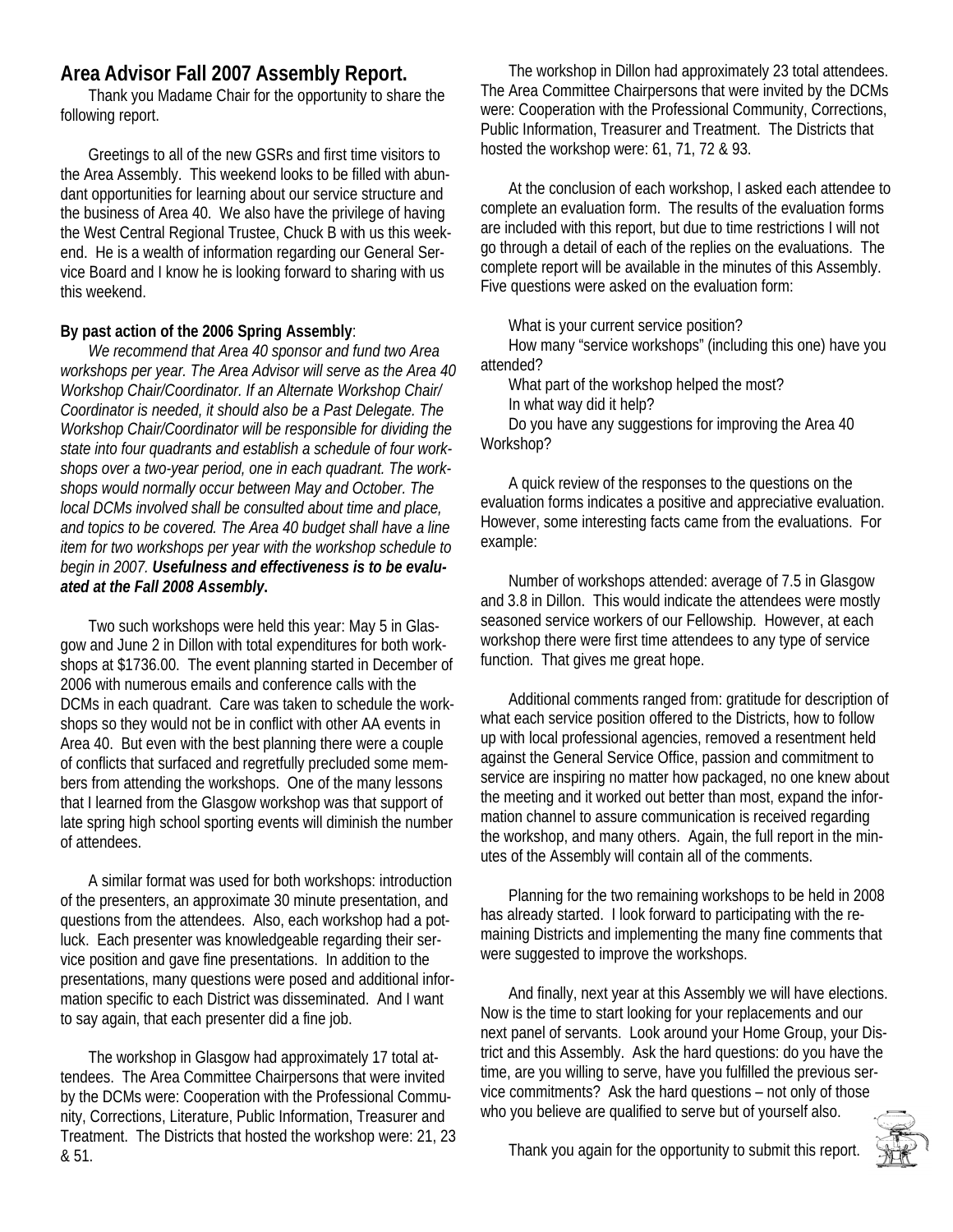#### **AREA 40 SECRETARY**

Hello everyone, my name is Connie R. and I am an alcoholic. Welcome to the 2007 Fall Assembly to all of you who have been to an Area Assembly and a very big and warm welcome to the newcomers. This most definitely can be, as the big book says, "an experience you must not miss". To those of you who have never been to assembly, sit next to someone who has been here before, ask questions, and remember, we have all experienced the fear of our first assembly.

I apologize for not getting the Spring Assembly minutes out on time. In that process, I hurried and did not complete the CPC floor actions in the minutes. I have completed them and they have been placed with the DCM's sign in sheet on your table. Please replace these corrections in the Spring Assembly minutes you received in the mail. This is one error I am aware of and will correct any others you might find and send those corrections with the Fall Assembly minutes

DCM's, on the table you have you the voting members list. Please fill these out and return them to me by the end of the 1st break. This helps us establish the total number of voting members present, substantial unanimity, and a quorum should voting be necessary this weekend. Those eligible to vote during Assembly are DCMs or their alternate, GSRs or their alternate, but not both, and our Area Chairs and Officers.

Some of us have stood at the microphones before and some of us have not, I encourage all of you to participate in this process. This is the only way our group conscience can be heard. If you have a question you would rather not ask aloud, there are baskets on the back table you can put the question in. These are for the GSR breakout and the DCM breakout that will happen later tonight. There are time limits on the reports and on expressing our opinions. They are; 5 minutes for Area 40 Chairs and DCM reports and 3 minutes for floor discussion at the microphones. I have my handy timer here, so please stop speaking when the timer goes off and allow the next person to share.

Committee Chairs please remember to have someone take minutes during your committee breakout sessions. I will need copies of these given to me by the end of this Assembly.

The following are motions from our Fall Assembly 2007:

**The Public Information Committee makes the following recommendation:** 

**Implement as soon as possible an Area 40 800 number, utilizing the services and contract from Answernet. Contract to be a month to month agreement, with a maximum, possible expenditure of \$1,000.00 per month to Area 40. The Area 40 Public Information Chair will make reports regarding utilization and expense at each Area Assembly.** 

This motion was made, seconded, voted on and it was passed. A request for reconsideration was made and it was

#### seconded voted on and failed. The motion remained as passed.

I began receiving from GSO information to begin installing the Fellowship New Vision program. This is the new way GSO will be receiving the updates for Groups, Districts and Area. The program allows me to put in new or corrected information and it is interfaced with GSO so it becomes effective immediately. I used myself as a test since I was receiving 3 mailing from GSO, one as DCM, Area Secretary and Area Records Keeper. I was able to remove myself as DCM for District 61 and since then have been only receiving 1 mailing. It works! I received information from David R past DCM of District 12 this week about his leaving and that Steve will be the new DCM and a new GSR for a Group in Absarokee. I will be able to make the changes and they too should be receiving GSO mailings faster than the old way of notifying GSO. Please let me know if there are changes or duplicate mailing coming to you so I can take care of them right away. My email address is traditionsway@bresnan.com.

I again asked that the committee reports be emailed to me. I wish to thank all of you who sent them to me early. For those who have not done so please be sure to get to me 2 copies by the end of Assembly. I truly appreciated Conrad's honesty at Spring Assembly about not sending information to him by email as he does not use it. I would appreciate if each of you would let me know if emailing the minutes would work for you or if you would prefer to have them snail mailed to you. It was quite expensive making the copies and then mailing them out.

I hope each of you have your own "experience you must not miss" this weekend and will come back to create new ones next spring. Just like recovery, being part of general service is a process well worth the experience.

Thank you for allowing me to be of service. Connie R. Area 40 Secretary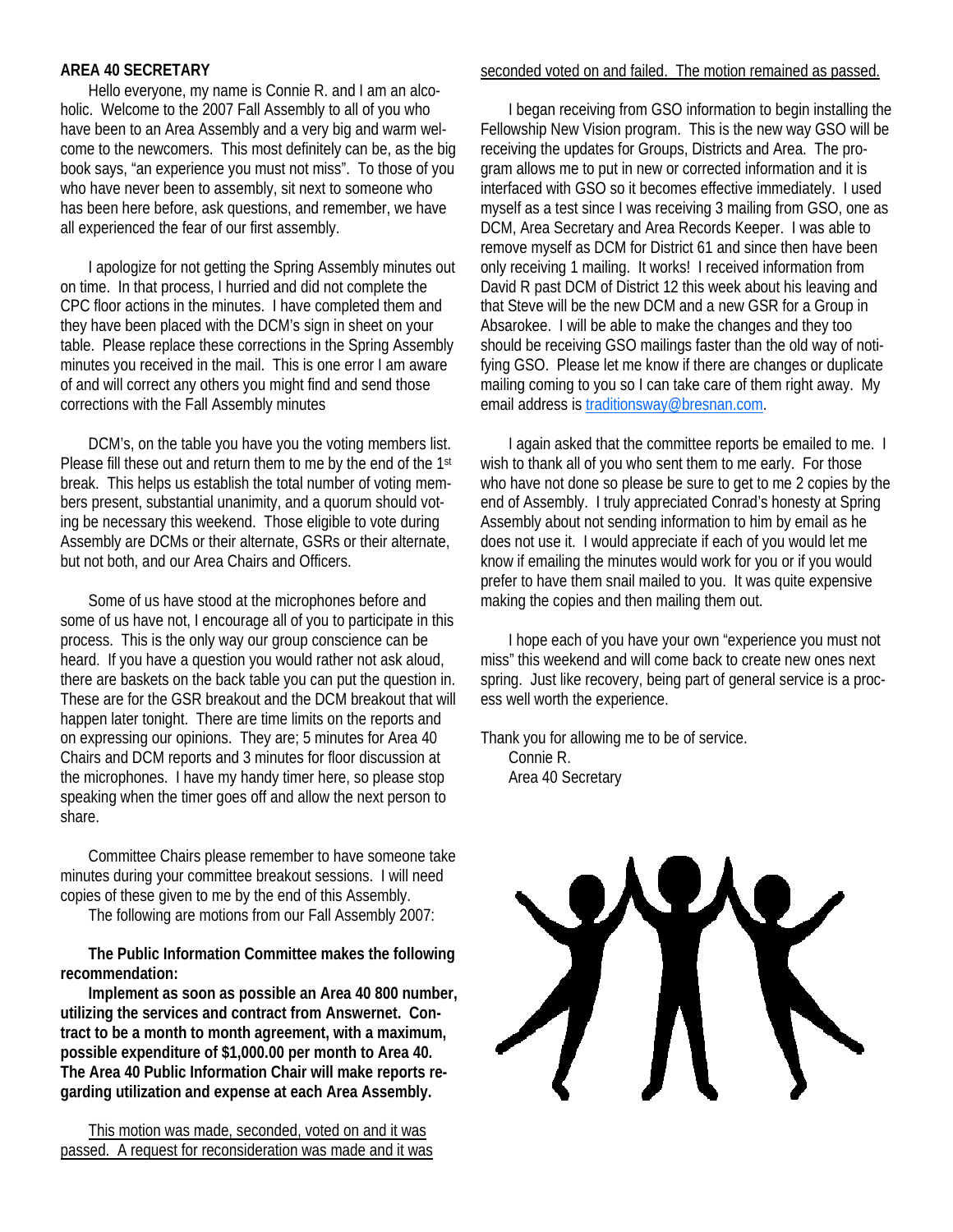

# **District Committee Members**

Dist 11 - Richard K. - Billings Dist 12 - Sandy A. - Absarokee Dist 21- Dave G. - Plentywood Dist 23 - Joe P - Fairview Dist 31 - Neil T. - Colstrip Dist 41 - Mary S. - Great Falls Dist 42 - Gerald L. - Valier Dist 51 - Doug M. - Havre Dist 61 - Tim M. - Helena Dist 71 - Richard P. - Dillon Dist 72 - Lori F. - Ennis Dist 81 - Paula H. - Missoula

Dist 91 - April A. - Kalispell

# **Area 40 Panel Members**

Delegate - Andrew W. - Missoula alt. Del. - Carole B. - Billings Secretary - Connie R. - Clancy Treasurer - Curt K. - Helena Archives - Conrad M. - Eureka CPC - Terry S. - Helena Corrections - Bill E. - Bozeman Grapevine - BilliJo D. - Havre Literature - Linda B. - Billings Public Info - Sean B. - Bozeman Treatment - Geoff D.- Billings Triangle - Raymona C. - Columbia Falls

**PLEASE SEND CONTRIBUTIONS TO AREA 40 TO: AREA 40 TREASURER PO BOX 1332 HELENA, MT 59624**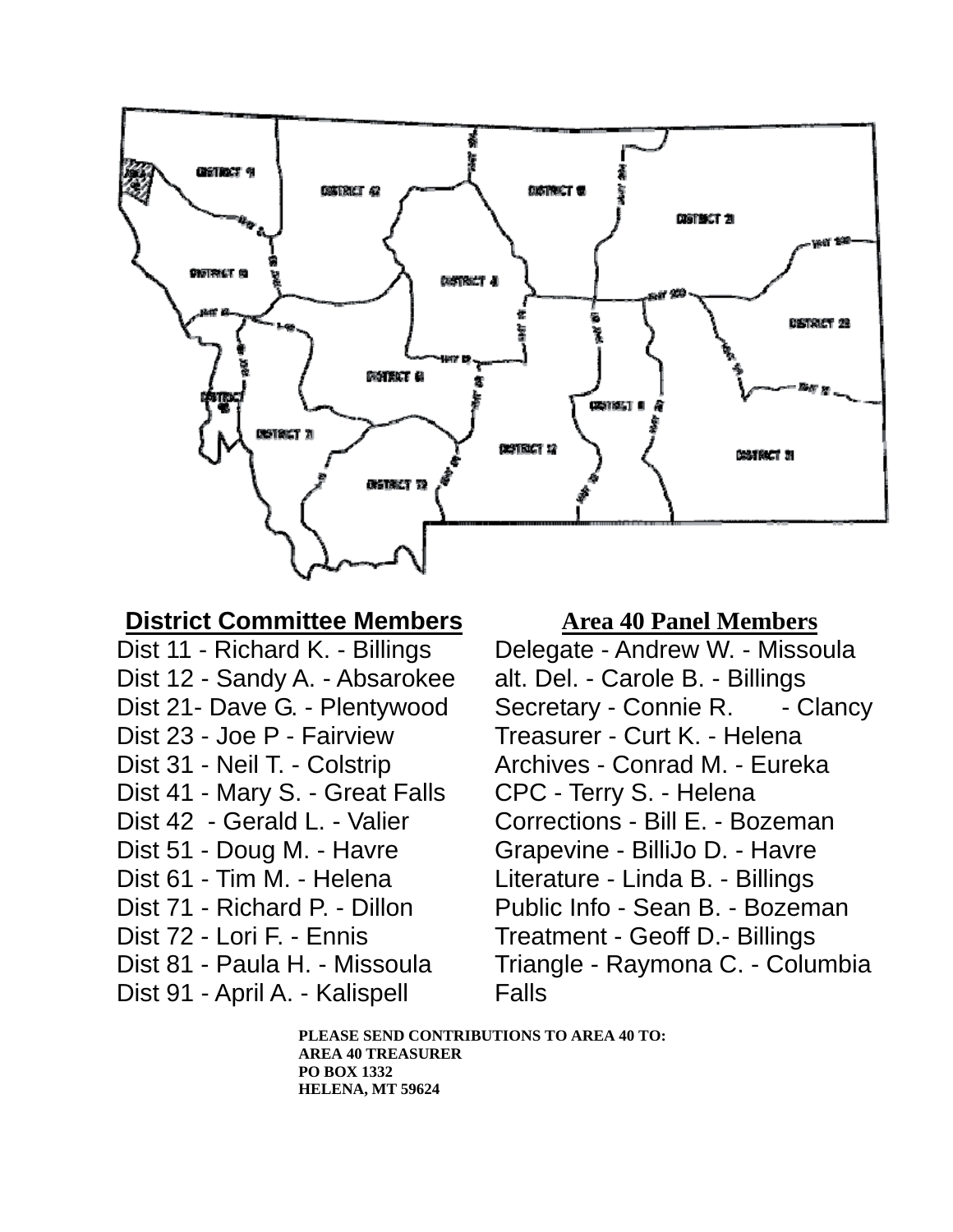# December 2007



| <b>Sun</b>     | Mon                           | <b>Tue</b>                                                                                   | <b>Wed</b> | Thu              | Fri            | <b>Sat</b>               |
|----------------|-------------------------------|----------------------------------------------------------------------------------------------|------------|------------------|----------------|--------------------------|
|                |                               |                                                                                              |            |                  |                | $\overline{\phantom{a}}$ |
| $\overline{2}$ | 3                             | $\overline{\mathbf{4}}$                                                                      | 5          | $\boldsymbol{6}$ | $\overline{7}$ | 8                        |
| 9              | $\overline{10}$               | $\mathsf{H}% _{0}\left( \mathcal{M}_{0}\right) =\mathsf{H}_{0}\left( \mathcal{M}_{0}\right)$ | 12         | 13               | 4              | 15                       |
| 16             | 17                            | 8                                                                                            | 9          | $20\,$           | 21             | 22                       |
| 23             | 24                            | 25<br><b>CHRI</b>                                                                            | 26         | 27               | 28             | 29                       |
| $30$           | 31<br><b>NEW YEARS</b><br>EVE |                                                                                              |            |                  |                |                          |

# *Up Coming Events*

DECEMBER 24 -25, 2007 CHRISTMAS EVE **ALCATHON** 12/24 \*4:00PM - 4:00PM\* 12/25 KALISPELL ALANO CLUB

FEBRUARY 22 & 23, 2008 16TH ANNUAL INTO ACTION WEEKEND NORTHWEST MT FAIR-GROUNDS KALISPELL, MT

MAY 16 - 18, 2008 SPRING ROUNDUP THE COLONIAL INN HELENA, MT



If you would like your groups event featured here, please send information to the Triangle Editor. While we cannot feature full flyers for events in this publication, we can inform the general population of date, location and type of events coming up in the state and Area 40.

DECEMBER 31, 2007 & JANUARY 1, 2008 NEW YEARS EVE ALCATHON 12/31 \*4:00PM - 4:00PM\* 1/01 KALISPELL ALANO CLUB

APRIL 5 - 2008 BRIDGING THE GAP CORRECTIONS/TREATMENT **WORKSHOP** FIRST PRESBYTERIAN CHURCH HELENA, MT

> SEPT 26 - 28, 2008 FALL ROUNDUP WILLING TO GO TO ANY LENGTH RED LION HOTEL KALISPELL, MT